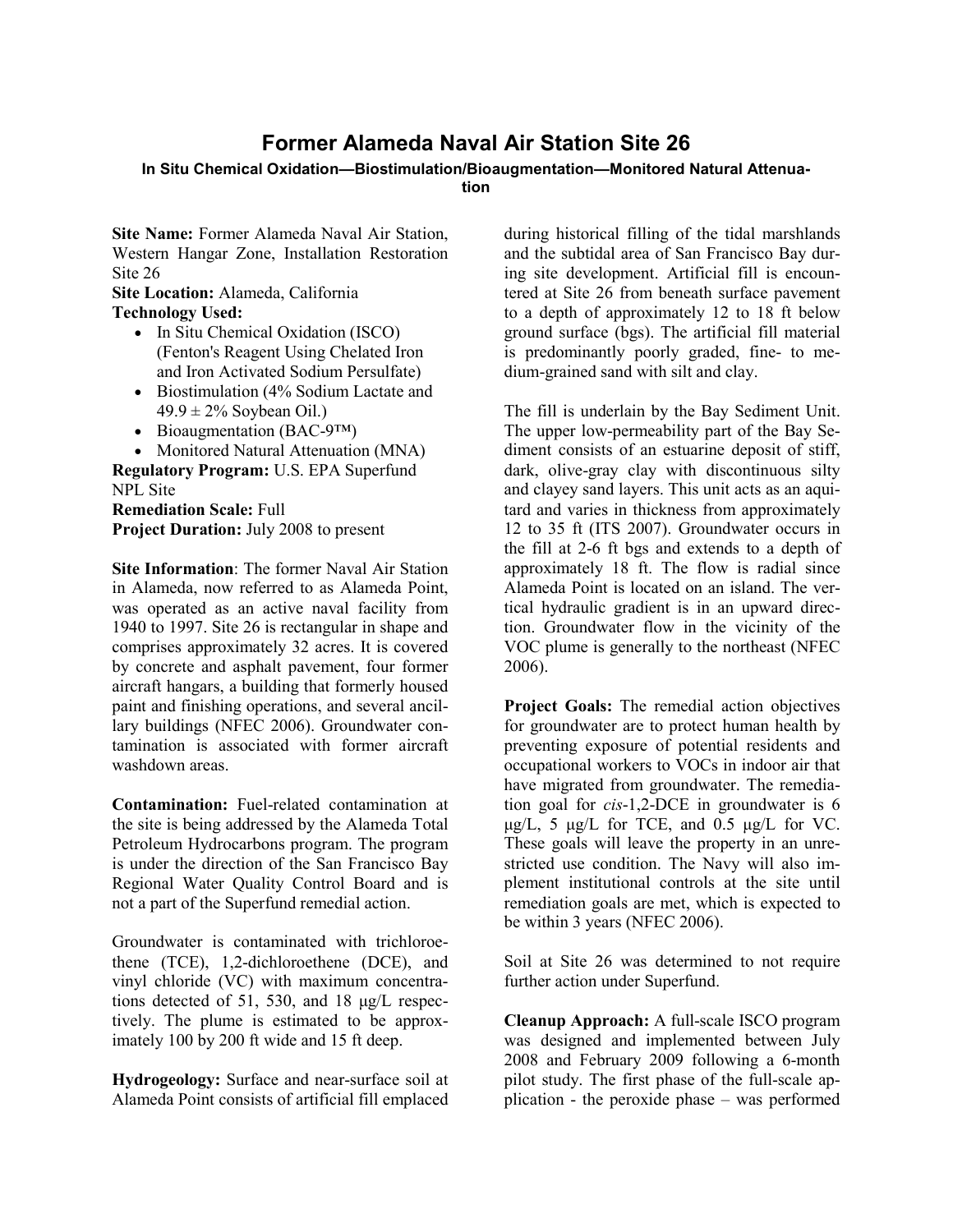from July 14 through August 25, 2008. It consisted of injecting a solution of 8% hydrogen peroxide containing 3.8 g/L of citric acid stabilizer into 17 multi-level injection point locations distributed across the approximately 2,800  $\text{ft}^2$ treatment area. Injections during the first phase were performed in two rounds: the first round from July 15 through July 29, 2008, and the second round from August 11 through August 25, 2008. It was necessary to perform the injections in two rounds to allow the groundwater level and subsurface temperature to return to baseline levels because of frequent surfacing of groundwater and elevated temperatures caused by the peroxide reaction (Battelle 2010).

Approximately 30,000 gallons of hydrogen peroxide was injected into the intermediate (7 to 11 ft bgs) and deep zones (11 to 15 ft bgs) of the aquifer during the first phase of the ISCO application. The injection zones were based on the depths where highest concentrations of chlorinated VOCs in groundwater were detected (Battelle 2010).

Site-specific factors noted during the first phase required the ISCO strategy to be reevaluated and modified to improve the likelihood of achieving site remedial goals (RGs). These site-specific factors included surfacing of groundwater and reagents during injection due to the generation and trapping of gas in the subsurface, discovery of a small hydrocarbon plume within the treatment area, failure of injection points resulting from high pressures generated in the subsurface, and a rapid return of groundwater to anaerobic conditions within days of ceasing injections (the peroxide should have provided an oxygen rich environment). Performance monitoring also indicated that the peroxide treatments were not reducing the contaminant concentrations in parts of the aquifer.

As a result, the system was redesigned to apply iron activated sodium persulfate and target the intermediate layer, where the majority of the contamination remained after application of the hydrogen peroxide (Battelle 2010). The sodium persulfate application was performed from February 12 through 19, 2009. The design utilized a recirculation approach consisting of seven injection points and 18 extraction points. Each injection point was surrounded by extraction points to ensure containment of the injected reagent and prevent displacement of contaminated groundwater outside of the treatment area (Battelle 2010).

Site groundwater was amended with a total of 15,400 lb of sodium persulfate that produced an average persulfate concentration of 53 g/L in groundwater. Ferrous sulfate was used at a concentration of 0.6 mg/L to provide the iron necessary to activate the persulfate (i.e., create the highly oxidizing sulfate radical). Citric acid, at a concentration of 0.6 mg/L, was added to maintain the iron in solution. A total of approximately 34,800 gallons of groundwater was injected, amended, and recirculated over 6 days.

Post ISCO monitoring did not detect the presence of the Dehalococcoides bacteria. This observation modified the remediation plan to include injecting bioaugmentation in addition to the biostimulant. Enhanced in situ bioremediation (EISB) began on October 1, 2010. Biostimulation was performed using emulsified vegetable oil (EVO). EVO was injected from October 1 through October 8, 2010. Bioagumentation was performed by injection of *Dehalococcoides sp.* bacteria within a BAC-9™ culture. The injection was completed from November 1 through November 5, 2010.

EVO was introduced into the aquifer through 45 points using a direct push technology (DPT) rig (Figure 1). The EVO was injected into all points in an interval extending from 7 to 15 ft bgs. Up to six points were injected into at a given time. Injection was performed in 2-ft-long intervals using a top-down approach. All six points were pushed to the first depth (7 to 9 ft bgs), the EVO was introduced, and anoxic site chase water was recycled into the points to facilitate displacement of the EVO. The points were then pushed to the next depth (Battelle 2011). The site used a recirculation well system to ensure proper coverage of the EVO.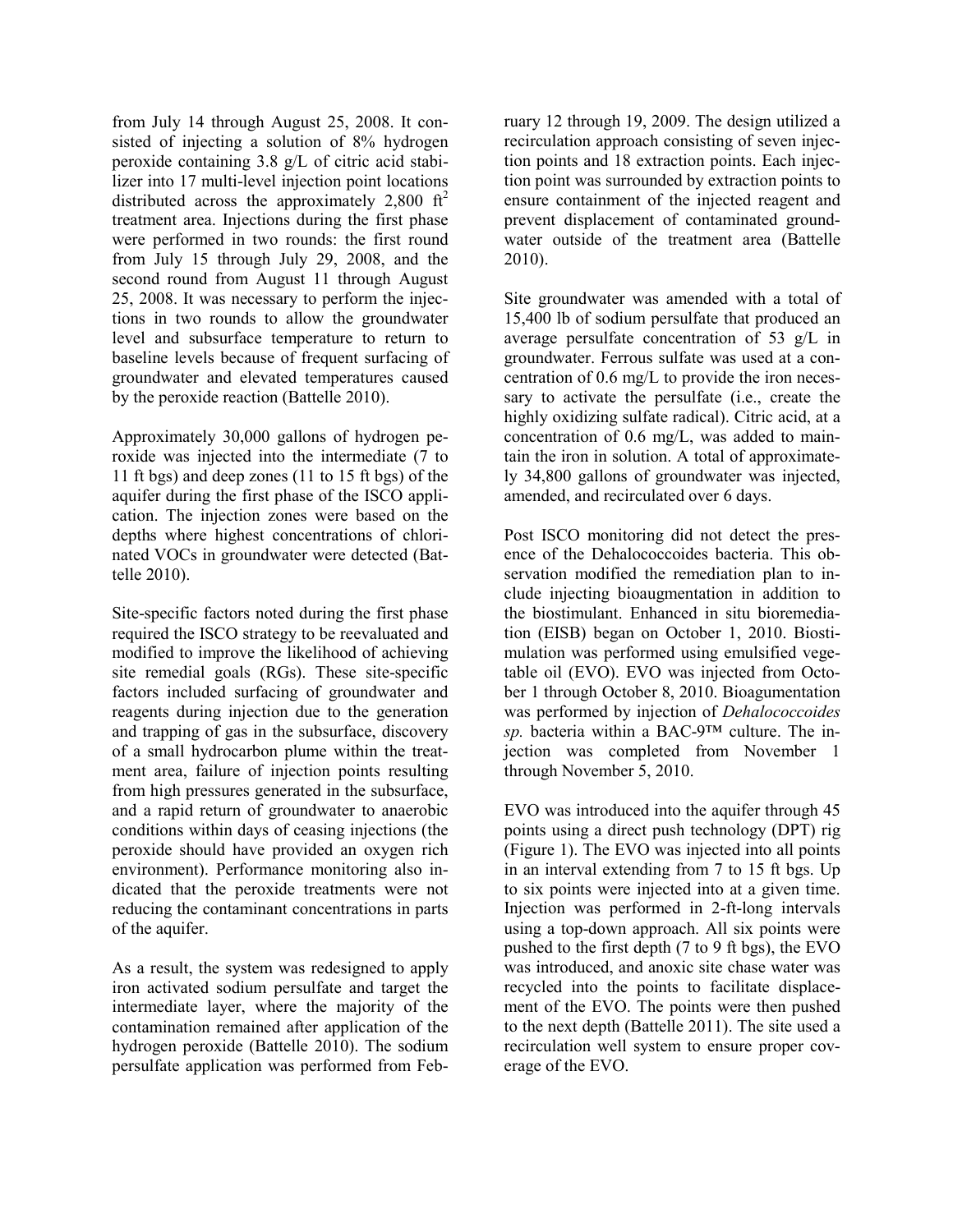

After completing the EVO injections, the site was monitored to ensure that the appropriate reducing conditions needed to support bioaugmentation with the BAC-9™ culture were established. The BAC-9™ culture was supplied as a liquid suspension in two slightly pressurized stainless steel canisters. Each canister was placed on a portable dolly to easily move it between injection points. A cylinder of nitrogen gas also was placed on the dolly. The nitrogen gas was used to 1) purge all air from the lines prior to injecting the microbial culture, and 2) provide the driving force (pressure) needed to inject the microbial culture into the aquifer (Figure 2). 38 injection points were used to deliver the BAC-9™ culture into the intermediate (7 to 11 ft bgs) and deep (11 to 15 ft bgs) zones (Battelle 2011). Performance monitoring was conducted at the site 8 and 21 weeks following the culture injections. The EVO is expected to keep the site conditions favorable to reductive dechlo rination for approximately three years.

The site is in a monitored natural attenuation mode to ensure bioremediation is occurring at an acceptable rate

**Project Results:** The ISCO applications performed at the site achieved a significant reduction of the principal CoCs. Approximately 60%, 79%, and 65% reductions in the average concentration of TCE, DCE, and VC in groundwater, respectively, were determined based on the results obtained from post-injection monitoring, which was performed about 17 months after completing the injections. The estimated total reduction in the treatment area (mass in soil and groundwater combined) were 67%, 64%, and 45% for TCE, DCE, and VC, respectively (Battelle 2010). Figure 3 shows the baseline concentrations of TCE in November 2007. Figure 4 shows the TCE concentration contours as of July 2010.



Though ISCO applications resulted in a significant reduction of chlorinated ethenes, the plume footprint containing the chlorinated ethenes at concentrations greater than their RGs increased slightly (Battelle 2011). EISB injections have resulted in a significant reduction of the footprint that contains the chlorinated ethenes in excess of their respective RGs. In particular, the area containing TCE greater than its RG of 5 μg/L decreased by 26% based on the results of the first post-EISB monitoring event in January 2011 and has been completely eliminated based on the results of the second post-EISB monitor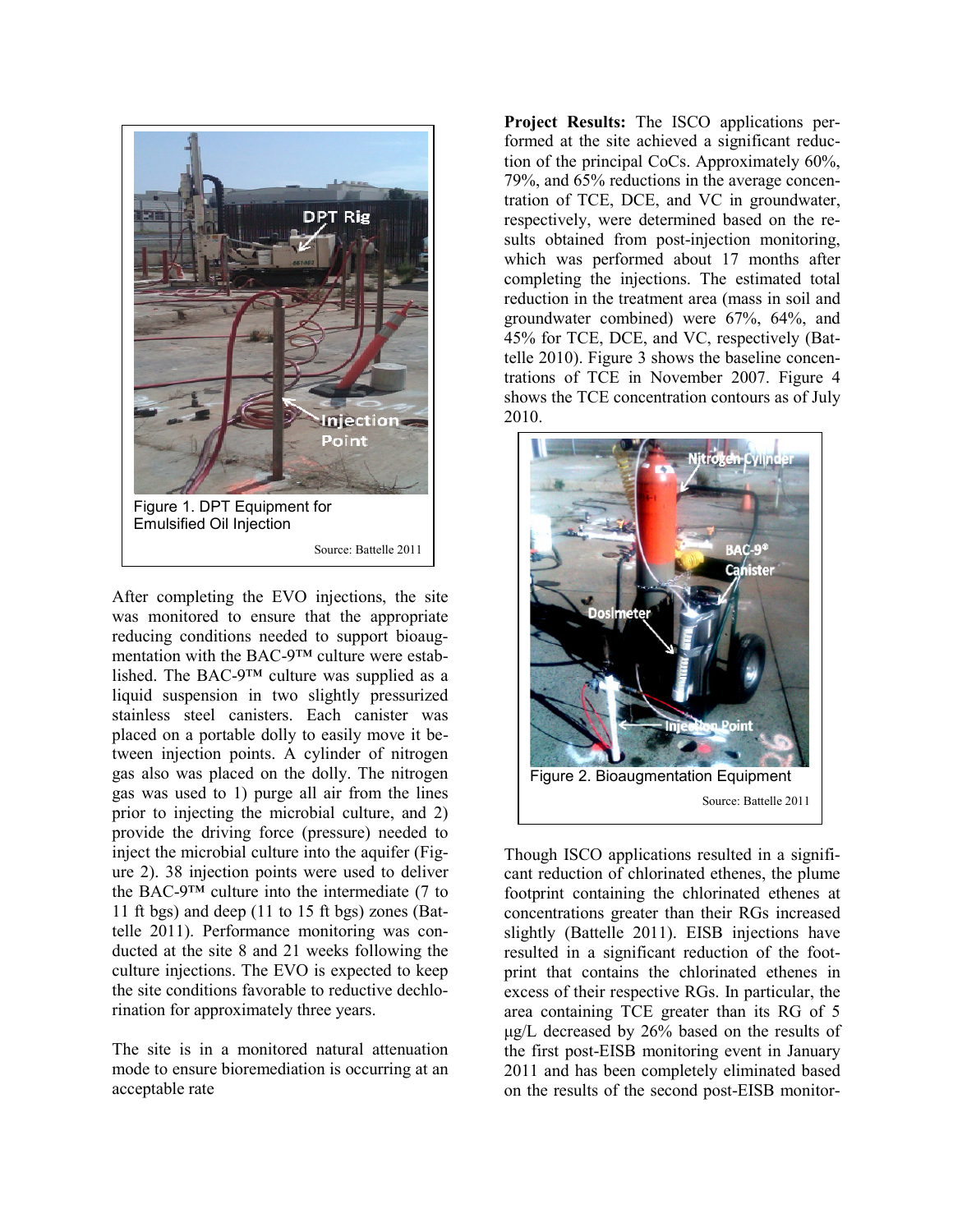ing event in April 2011. The areas containing DCE and VC at concentrations exceeding their RGs (i.e., 6  $\mu$ g/L and 0.5  $\mu$ g/L, respectively) also have exhibited significant decreases (48% and 27%, respectively, during the first post-EISB monitoring event; 73% and 45%, respectively, during the second post-EISB monitoring event). The mass of TCE, DCE, and VC in groundwater also exhibited significant reductions after applying the EISB amendments, ranging from 33% to 87% reduction during the first post-EISB monitoring event, and from 38% to 100% in the second monitoring event. Concentration reductions are shown in Table 1 (Battelle 2011). Figure 4 shows the pre-EISB TCE concentration contours and Figure 5 shows the TCE concentration contours as of April 2011.

The site is now in an MNA monitoring mode. Site closeout is expected in 2013.

#### **Sources**:

Battelle. 2011. Enhanced In-Situ Bioremediation Application Technical Memorandum Installation Restoration Site 26, Alameda Point Alameda, California SWDIV, DCN BATL-6009-0020- 0010, 89 pp.

[http://www.envirostor.dtsc.ca.gov/regulators/del](http://www.envirostor.dtsc.ca.gov/regulators/deliverable_documents/5534515202/site26_postisb_application_tech_memo_20110715%20%28less%20Att%20C%29.pdf) [ivera-](http://www.envirostor.dtsc.ca.gov/regulators/deliverable_documents/5534515202/site26_postisb_application_tech_memo_20110715%20%28less%20Att%20C%29.pdf)

[ble\\_documents/5534515202/site26\\_postisb\\_appl](http://www.envirostor.dtsc.ca.gov/regulators/deliverable_documents/5534515202/site26_postisb_application_tech_memo_20110715%20%28less%20Att%20C%29.pdf) [ica-](http://www.envirostor.dtsc.ca.gov/regulators/deliverable_documents/5534515202/site26_postisb_application_tech_memo_20110715%20%28less%20Att%20C%29.pdf)

[tion\\_tech\\_memo\\_20110715%20%28less%20Att](http://www.envirostor.dtsc.ca.gov/regulators/deliverable_documents/5534515202/site26_postisb_application_tech_memo_20110715%20%28less%20Att%20C%29.pdf) [%20C%29.pdf](http://www.envirostor.dtsc.ca.gov/regulators/deliverable_documents/5534515202/site26_postisb_application_tech_memo_20110715%20%28less%20Att%20C%29.pdf)

#### EPA CERCLIS Web site

[http://cumulis.epa.gov/supercpad/cursites/csitinf](http://cumulis.epa.gov/supercpad/cursites/csitinfo.cfm?id=0902731) [o.cfm?id=0902731](http://cumulis.epa.gov/supercpad/cursites/csitinfo.cfm?id=0902731)

Final Record of Decision Site 26 Alameda Point Alameda, California. NFEC (Naval Facilities Engineering Command), DS.B005.13013, 175 pp, August 23, 2006.

[http://www.envirostor.dtsc.ca.gov/public/final\\_d](http://www.envirostor.dtsc.ca.gov/public/final_documents2.asp?global_id=01970005&doc_id=5006464) [ocu-](http://www.envirostor.dtsc.ca.gov/public/final_documents2.asp?global_id=01970005&doc_id=5006464)

[ments2.asp?global\\_id=01970005&doc\\_id=5006](http://www.envirostor.dtsc.ca.gov/public/final_documents2.asp?global_id=01970005&doc_id=5006464) [464](http://www.envirostor.dtsc.ca.gov/public/final_documents2.asp?global_id=01970005&doc_id=5006464)

Site Investigations Report. Innovative Technical Solutions, Inc., 47 pp, July 2007.

[http://www.envirostor.dtsc.ca.gov/public/final\\_d](http://www.envirostor.dtsc.ca.gov/public/final_documents2.asp?global_id=01970005&doc_id=5010564) [ocu-](http://www.envirostor.dtsc.ca.gov/public/final_documents2.asp?global_id=01970005&doc_id=5010564)

[ments2.asp?global\\_id=01970005&doc\\_id=5010](http://www.envirostor.dtsc.ca.gov/public/final_documents2.asp?global_id=01970005&doc_id=5010564) [564](http://www.envirostor.dtsc.ca.gov/public/final_documents2.asp?global_id=01970005&doc_id=5010564)

Battelle. 2010. Technology Transition Technical Memorandum Installation Restoration Site 26, Alameda Point Alameda, California Battelle, 42 pp. [http://www.envirostor.dtsc.ca.gov/regulators/del](http://www.envirostor.dtsc.ca.gov/regulators/deliverable_documents/3130177140/Site%2026%20Final%20Tech%20Memo%2012302010.pdf) [ivera](http://www.envirostor.dtsc.ca.gov/regulators/deliverable_documents/3130177140/Site%2026%20Final%20Tech%20Memo%2012302010.pdf)[ble\\_documents/3130177140/Site%2026%20Fina](http://www.envirostor.dtsc.ca.gov/regulators/deliverable_documents/3130177140/Site%2026%20Final%20Tech%20Memo%2012302010.pdf) [l%20Tech%20Memo%2012302010.pdf](http://www.envirostor.dtsc.ca.gov/regulators/deliverable_documents/3130177140/Site%2026%20Final%20Tech%20Memo%2012302010.pdf)

### **Project Contacts**:

Xuan-Mai Tran U.S. EPA Remedial Project Manager 415-972-3002 [tran.xuan-mai@epa.gov](mailto:tran.xuan-mai@epa.gov)

James Fyfe California DTSC Project Manager (510) 540-3850 [jfyfe@dtsc.ca.gov](mailto:jfyfe@dtsc.ca.gov)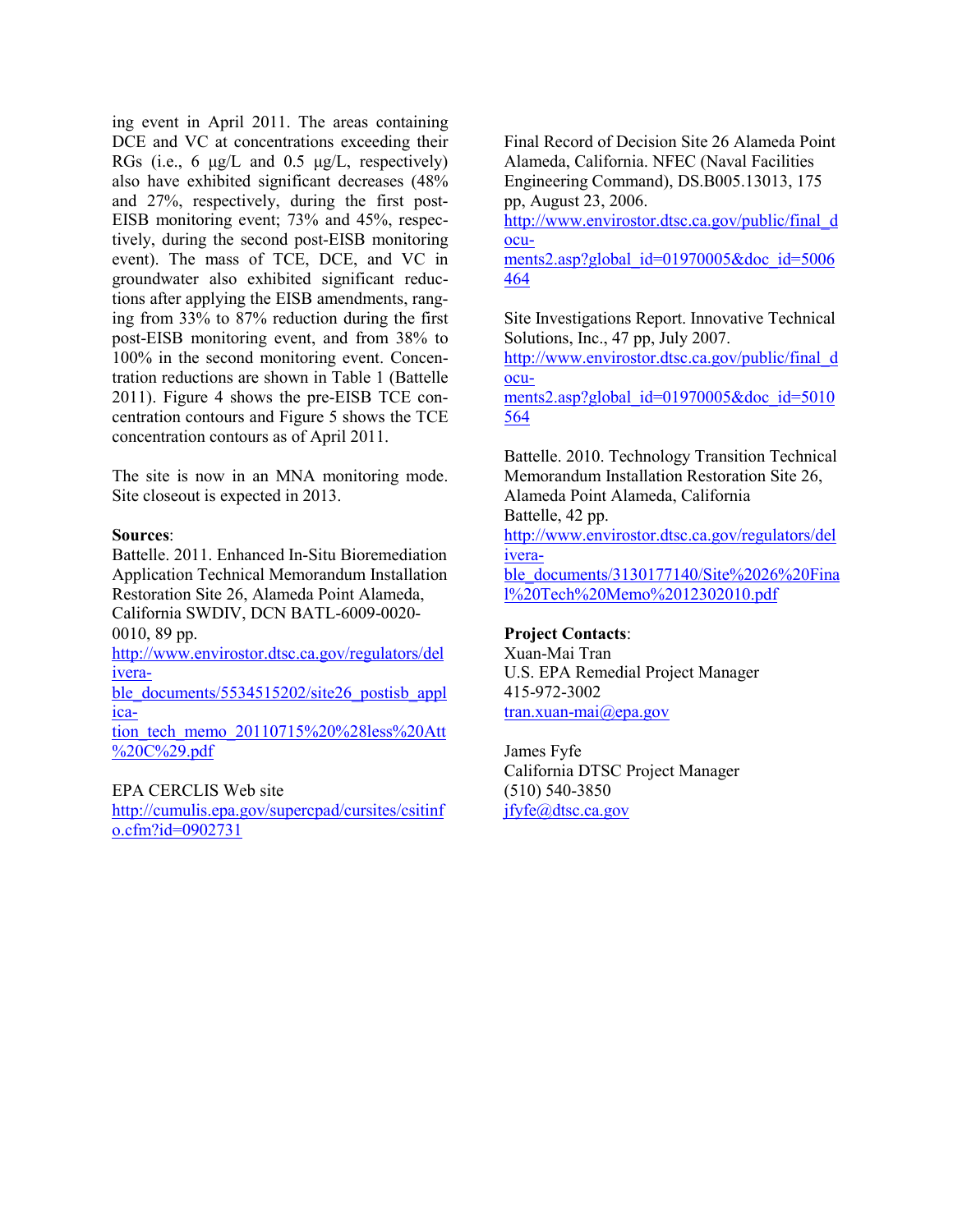| Table 1. Contaminant Trends Post ISCO through Post EISB |                 |           |        |              |           |           |              |           |        |
|---------------------------------------------------------|-----------------|-----------|--------|--------------|-----------|-----------|--------------|-----------|--------|
| Well ID                                                 | TCE µg/L        |           |        | DCE µg/L     |           |           | VC µg/L      |           |        |
|                                                         | $RG: 5 \mu g/L$ |           |        | $RG: 6$ µg/L |           |           | RG: 0.5 µg/L |           |        |
|                                                         | Pre             | Post EISB |        | Pre          | Post EISB |           | Pre          | Post EISB |        |
|                                                         | <b>EISB</b>     |           |        | <b>EISB</b>  |           |           | <b>EISB</b>  |           |        |
|                                                         | July            | Jan       | Apr    | July         | Jan       | Apr       | July         | Jan       | Apr    |
|                                                         | 2010            | 2011      | 2011   | 2010         | 2011      | 2011      | 2010         | 2011      | 2011   |
| 26MW01                                                  | ND              | ND        | ND     | ND           | ND        | ND        | ND           | ND        | ND     |
| 26MW02                                                  | ND              | ND        | ND     | <b>ND</b>    | ND        | <b>ND</b> | ND           | <b>ND</b> | ND     |
| 26MW03                                                  | 73              | 2.1       | ND     | 120          | 7.3       | 8.6       | 37           | 8.9       | 9.8    |
| 26MW04                                                  | ND              | ND        | ND     | ND           | ND        | ND        | ND           | ND        | $ND^*$ |
| 26MW05                                                  | ND              | ND        | ND     | ND           | ND        | ND        | ND           | ND        | ND     |
| 26MW06                                                  | ND              | ND        | ND     | ND           | ND        | ND        | ND           | ND        | ND     |
| 26MW07                                                  | ND              | $ND^*$    | ND     | ND           | ND        | ND        | ND           | ND        | $ND^*$ |
| 26MW08                                                  | 58              | 11        | ND     | 140          | 34        | 6.7       | 40           | 9.8       | 12     |
| 26MW09                                                  | ND              | ND        | ND     | ND           | ND        | ND        | ND           | ND        | ND     |
| 26PZ01                                                  | 42              | NA        | ND     | 98           | <b>NA</b> | 10        | 22           | NA        | 7.7    |
| 26PZ02                                                  | ND              | NA        | ND     | 5.8          | NA        | $ND^*$    | ND           | NA        | $ND^*$ |
| 26PZ03                                                  | 110             | NA        | $ND^*$ | 180          | NA        | $ND^*$    | 100          | NA        | $ND^*$ |
| BSU-1                                                   | ND              | ND        | ND     | ND           | ND        | ND        | ND           | ND        | ND     |
| BSU-2                                                   | ND              | ND        | ND     | ND           | ND        | ND        | ND           | ND        | $ND^*$ |

Source: Battelle 2011

EISB Enhanced in situ bioremediation <br>NA Not analyzed **the match of the end of the NA** Detection limit during

Detection limit during analysis was greater than RG

ND Not detected